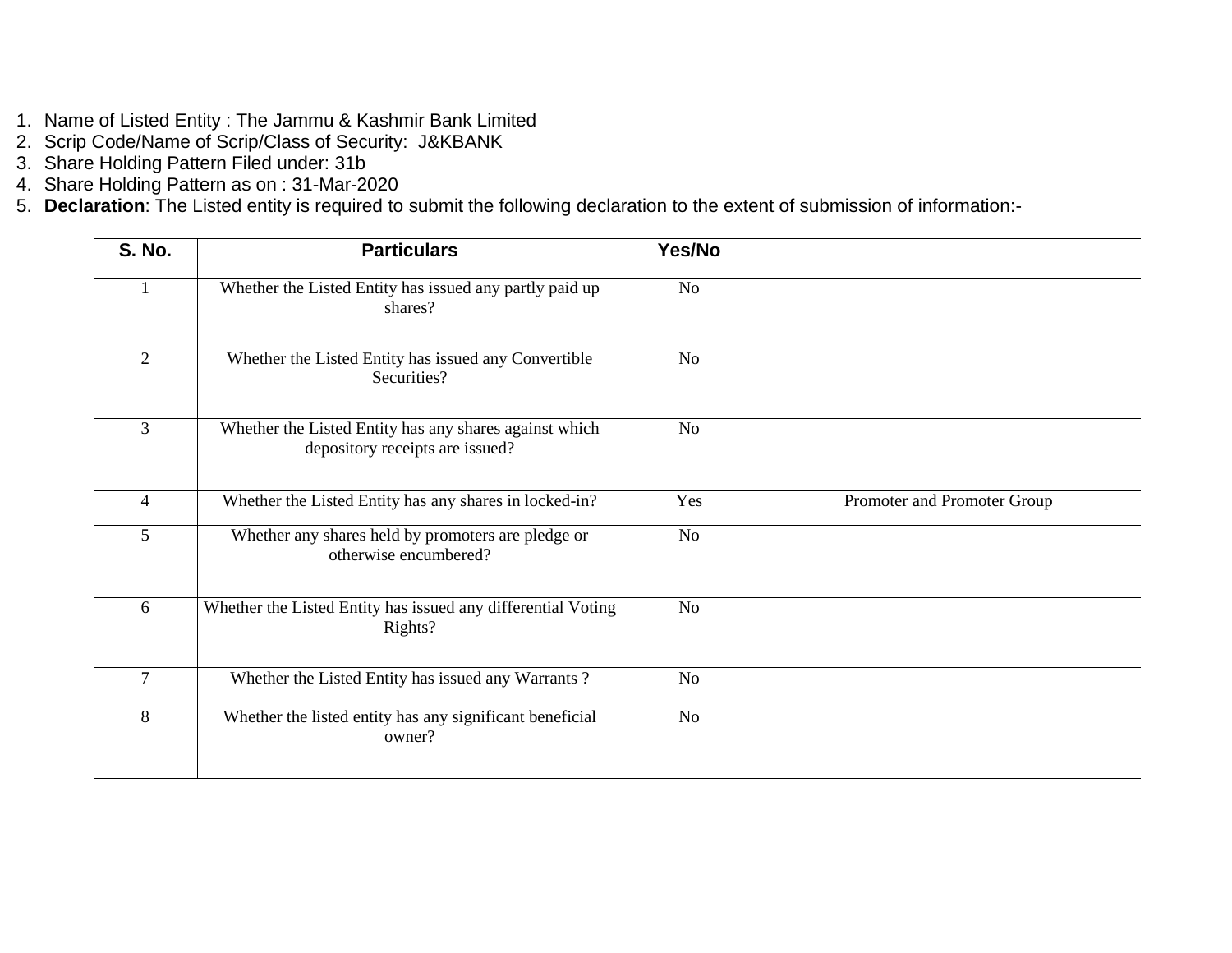## Table I - Summary Statement holding of specified securities

| Categ<br>o ry<br>(1) | <b>Category</b><br>Ωf<br>shareholde<br>(II) | Nos.<br>of<br>share<br>h<br>older<br>s | No. of<br>fully paid<br>иp<br>equity | No. of<br>Partly<br>paid-<br>$\boldsymbol{u}$ | No. of<br>shares<br>underlyin | <b>Total</b><br>nos.<br>share<br>s. | <b>Shareholdin</b><br>g as a % of<br>total no. of<br>shares |                                      |                        | <b>Number of Voting Rights</b><br>held in each class of<br>securities |                        | N <sub>o</sub><br>. of<br>Sh<br>are<br>s<br>Un | <b>Sharehol</b><br>ding, as<br>$\overline{a}$ %<br>assuming<br>full<br>conversio | <b>Number of</b><br>Locked in<br>shares |                                                |                | <b>Number</b><br>of<br><b>Shares</b><br>pledged<br>or | <b>Number</b><br>of equity<br>shares<br>held |
|----------------------|---------------------------------------------|----------------------------------------|--------------------------------------|-----------------------------------------------|-------------------------------|-------------------------------------|-------------------------------------------------------------|--------------------------------------|------------------------|-----------------------------------------------------------------------|------------------------|------------------------------------------------|----------------------------------------------------------------------------------|-----------------------------------------|------------------------------------------------|----------------|-------------------------------------------------------|----------------------------------------------|
|                      |                                             | (III)                                  | shares                               | equity                                        | <b>Depository</b>             | held                                | (calculated as                                              |                                      |                        | (IX)                                                                  |                        | <b>Outst</b><br>andin                          | $\sigma$<br>convertibl                                                           |                                         |                                                |                | otherwise                                             | in                                           |
|                      |                                             |                                        | held                                 | shares                                        | <b>Receipts</b>               | $(VII) =$                           | per SCRR,                                                   |                                      |                        |                                                                       |                        | conv<br>ertibl<br>е                            | securities<br>(as a                                                              | <u>(XII)</u>                            |                                                |                | encumbered                                            | dematerializ                                 |
|                      |                                             |                                        | (IV)                                 | held                                          | (VI)                          | $(IV)+(V)+$                         | 1957)                                                       |                                      |                        |                                                                       |                        | secu<br>ritie                                  | percenta<br>ge of                                                                |                                         |                                                |                | (XIII)                                                | ed form                                      |
|                      |                                             |                                        |                                      | (V)                                           |                               | (VI)                                | (VIII)<br>As a % of<br>$(A+B+C2)$                           | <b>No of Voting</b><br><b>Rights</b> |                        |                                                                       | <b>Total</b><br>as a   | (incl<br>wint<br>(X)                           | diluted<br>معمط<br>capital                                                       | No. (a)                                 | As a<br>%                                      | N <sub>o</sub> | As a<br>$%$ of                                        | (XIV)                                        |
|                      |                                             |                                        |                                      |                                               |                               |                                     |                                                             | Clas <sub>s</sub><br>eg: $X$         | $\mathbf{C}$<br>a<br>е | Tot al                                                                | $%$ of<br>$(A+B+$<br>C |                                                | $\begin{array}{c}\n(XI) = \\ \hline\n\end{array}$ As a %<br>$(A+B+C$<br>2)       |                                         | Οf<br>tota<br>Sha<br>$r$ es<br>hel<br>d<br>(b) | (a)            | total<br><b>Shar</b><br>e s<br>held<br>(b)            |                                              |
| A                    | Promoter &<br>Promoter Group                |                                        | 486425578                            |                                               |                               | 486425578 68.18                     |                                                             | 486425578 0                          |                        | 486425578                                                             | 68.18                  |                                                | 68.18                                                                            | 486425578                               | 100                                            |                |                                                       | 486425578                                    |
| B                    | Public                                      | 101435                                 | 227025360                            |                                               |                               | 227025360 31.82                     |                                                             | 227025360 0                          |                        | 227025360                                                             | 31.82                  |                                                | 31.82                                                                            |                                         |                                                |                |                                                       | 213954334                                    |
| $\overline{C}$       | Non Promoter-<br>Non Public                 |                                        |                                      |                                               |                               |                                     |                                                             |                                      |                        |                                                                       |                        |                                                |                                                                                  |                                         |                                                |                |                                                       |                                              |
| $\overline{C}1$      | Shares underlying 0<br>DRs                  |                                        |                                      |                                               |                               |                                     |                                                             |                                      | n.                     |                                                                       |                        |                                                |                                                                                  |                                         |                                                |                |                                                       |                                              |
| $\overline{C2}$      | Shares held by<br><b>Employee Trusts</b>    |                                        |                                      |                                               |                               |                                     |                                                             |                                      | ∩                      |                                                                       |                        |                                                |                                                                                  |                                         |                                                |                |                                                       |                                              |
|                      | Total                                       | 101437                                 | 713450938                            |                                               |                               | 713450938 100                       |                                                             | 713450938 0                          |                        | 713450938 100                                                         |                        |                                                | 100                                                                              | 486425578                               | 68.18                                          |                |                                                       | 700379912                                    |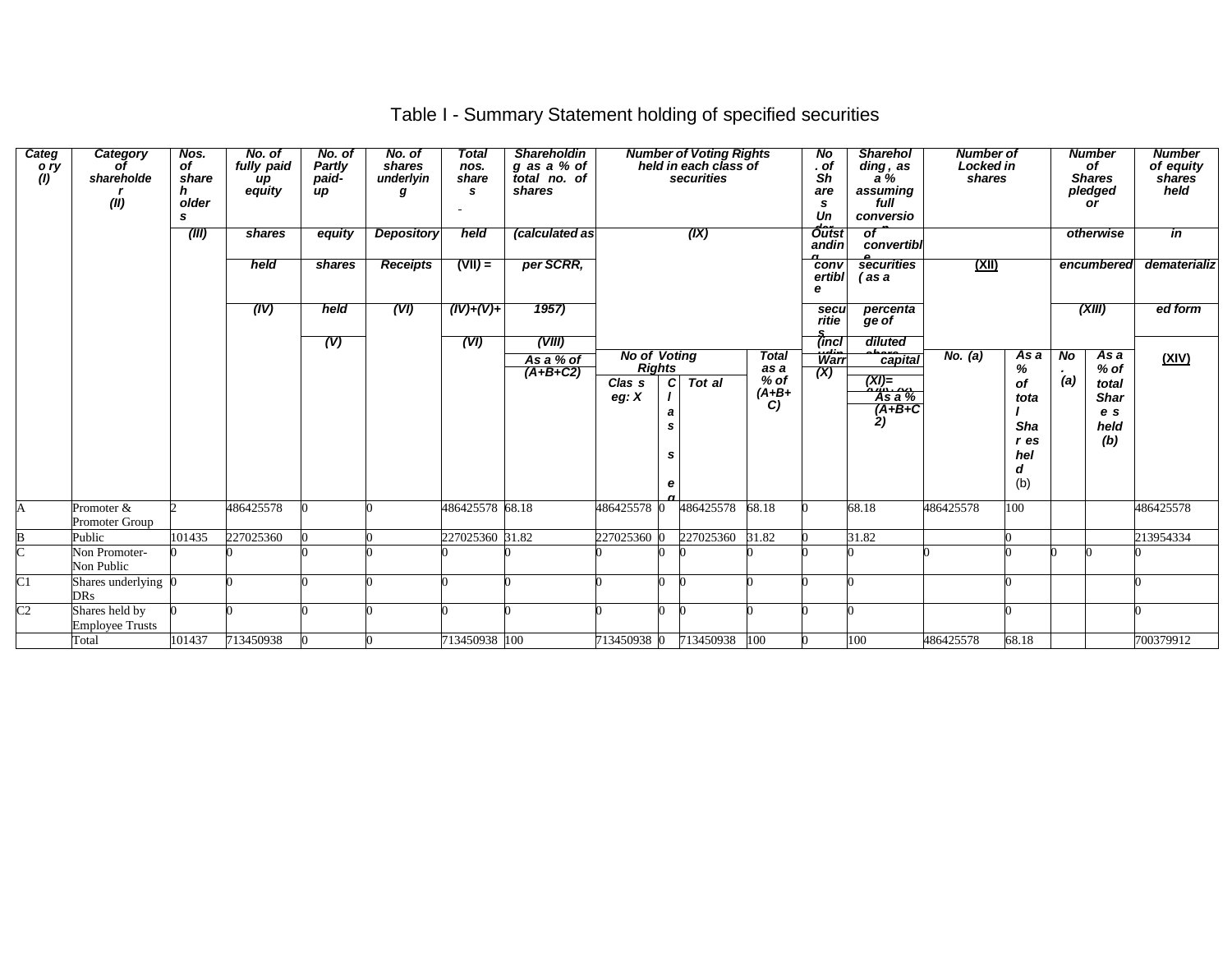| <b>Category &amp; Name</b>         | PAN           | No. of | No. of     | Partly                    | Nos. of           | <b>Total</b> | <b>Sharehol</b>     |            |                            | <b>Number of Voting Rights held in</b> |                 | No. of                    | <b>Shareholdin</b> | <b>Number of</b> |      |     | <b>Number of</b> | <b>Number of</b> |
|------------------------------------|---------------|--------|------------|---------------------------|-------------------|--------------|---------------------|------------|----------------------------|----------------------------------------|-----------------|---------------------------|--------------------|------------------|------|-----|------------------|------------------|
| of the                             | $\sqrt{(II)}$ | shareh | fully      | paid-up                   | shares            | nos.         | $\overline{diag}$ % |            |                            | each class of securities               |                 | <b>Shares</b>             | $g$ , as a $%$     | <b>Locked in</b> |      |     | <b>Shares</b>    | equity           |
| <b>Shareholders</b>                |               | older  | paid       | equity                    | underlying        | shares       | calculate           |            |                            | (IX)                                   |                 | Underlyi                  | assuming           | shares           |      |     | pledged or       | shares held      |
| (1)                                |               | (III)  | up         | shares                    | <b>Depository</b> | held         | d as per            |            |                            |                                        |                 | <b>Outstandi</b>          | full               | (XII)            |      |     | otherwise        | in               |
|                                    |               |        | equity     | held                      | <b>Receipts</b>   | $(VII =$     | SCRR.               |            |                            |                                        |                 | convertib                 | conversion         |                  |      |     | encumbere        | dematerializ     |
|                                    |               |        | share      | $\overline{(\mathsf{V})}$ | (VI)              | $IV+V+VI$    | 1957                |            |                            |                                        |                 | securitie                 | of                 |                  |      |     | (XIII)           | ed form          |
|                                    |               |        | s held     |                           |                   |              |                     |            | <b>No of Voting Rights</b> |                                        | <b>Total as</b> | <i>(includin)</i>         | convertible        | No. (a)          | As a | No  | As a             | (XIV)            |
|                                    |               |        | (IV)       |                           |                   |              | As a % of           |            |                            |                                        | a % of          | Warrant                   | securities (       |                  | %    |     | %                |                  |
|                                    |               |        |            |                           |                   |              | $(A+B+C2)$          |            |                            |                                        | <b>Total</b>    | $\overline{(\mathsf{X})}$ | as a               |                  | οf   | (a) | οf               |                  |
|                                    |               |        |            |                           |                   |              | (VIII)              | Class      | Clas                       | Tot al                                 | <b>Voting</b>   |                           | percentage         |                  | tot  |     | tota             |                  |
|                                    |               |        |            |                           |                   |              |                     | X          | s                          |                                        | rights          |                           | of diluted         |                  | al   |     |                  |                  |
|                                    |               |        |            |                           |                   |              |                     |            | Y                          |                                        |                 |                           | share              |                  | Sh   |     | sha              |                  |
|                                    |               |        |            |                           |                   |              |                     |            |                            |                                        |                 |                           | capital)           |                  | ar   |     | re s             |                  |
|                                    |               |        |            |                           |                   |              |                     |            |                            |                                        |                 |                           | $(XI) =$           |                  | es   |     | hel              |                  |
|                                    |               |        |            |                           |                   |              |                     |            |                            |                                        |                 |                           | $(VII)+(X)$ as a   |                  | he   |     | d                |                  |
|                                    |               |        |            |                           |                   |              |                     |            |                            |                                        |                 |                           | $%$ of<br>$A+B+C2$ |                  | ld   |     | (b)              |                  |
|                                    |               |        |            |                           |                   |              |                     |            |                            |                                        |                 |                           |                    |                  | (b)  |     |                  |                  |
| Indian                             |               |        |            |                           |                   |              |                     |            |                            |                                        |                 |                           |                    |                  |      |     |                  |                  |
| Individuals/Hindu                  |               |        |            |                           |                   |              |                     |            |                            |                                        |                 |                           |                    |                  |      |     |                  |                  |
| undivided Family                   |               |        |            |                           |                   |              |                     |            |                            |                                        |                 |                           |                    |                  |      |     |                  |                  |
| Central Government/                |               |        | 4864255780 |                           |                   | 486425578    | 68.18               | 4864255780 |                            | 486425578 68.18                        |                 |                           | 68.18              | 486425578        | 100  |     |                  | 486425578        |
| State Government(s)                |               |        |            |                           |                   |              |                     |            |                            |                                        |                 |                           |                    |                  |      |     |                  |                  |
| Chief Secretary Govt. of ZZZZZ299  |               |        | 4590047010 |                           |                   | 459004701    | 64.34               | 4590047010 |                            | 459004701 64.34                        |                 |                           | 64.34              | 459004701        | 100  |     |                  | 459004701        |
| Jammu and Kashmir                  | 99Z           |        |            |                           |                   |              |                     |            |                            |                                        |                 |                           |                    |                  |      |     |                  |                  |
| Secretary Finance Govt. ZZZZZ299 1 |               |        | 27420877 0 |                           |                   | 27420877     | 3.84                | 27420877 0 |                            | 27420877 3.84                          |                 |                           | 3.84               | 27420877         | 100  |     |                  | 27420877         |
| of Jammu and Kashmir 99Z           |               |        |            |                           |                   |              |                     |            |                            |                                        |                 |                           |                    |                  |      |     |                  |                  |
| Financial Institutions/            |               |        |            |                           |                   |              |                     |            |                            |                                        |                 |                           |                    |                  |      |     |                  |                  |
| <b>Banks</b>                       |               |        |            |                           |                   |              |                     |            |                            |                                        |                 |                           |                    |                  |      |     |                  |                  |
| Any Other (specify)                |               |        |            |                           |                   |              |                     |            |                            |                                        |                 |                           |                    |                  |      |     |                  |                  |
| Sub-Total $(A)(1)$                 |               |        | 4864255780 |                           |                   | 486425578    | 68.18               | 4864255780 |                            | 486425578 68.18                        |                 |                           | 68.18              | 486425578        | 100  |     |                  | 486425578        |
| Foreign                            |               |        |            |                           |                   |              |                     |            |                            |                                        |                 |                           |                    |                  |      |     |                  |                  |
| Individuals (Non-                  |               |        |            |                           |                   |              |                     |            |                            |                                        |                 |                           |                    |                  |      |     |                  |                  |
| Resident Individuals/              |               |        |            |                           |                   |              |                     |            |                            |                                        |                 |                           |                    |                  |      |     |                  |                  |
| Foreign Individuals)               |               |        |            |                           |                   |              |                     |            |                            |                                        |                 |                           |                    |                  |      |     |                  |                  |
| Government                         |               |        |            |                           |                   |              |                     |            |                            |                                        |                 |                           |                    |                  |      |     |                  |                  |
| Institutions                       |               |        |            |                           |                   |              |                     |            |                            |                                        |                 |                           |                    |                  |      |     |                  |                  |
| Foreign Portfolio                  |               |        |            |                           |                   |              |                     |            |                            |                                        |                 |                           |                    |                  |      |     |                  |                  |
| Investor                           |               |        |            |                           |                   |              |                     |            |                            |                                        |                 |                           |                    |                  |      |     |                  |                  |
| Any Other (specify)                |               |        |            |                           |                   |              |                     |            |                            |                                        |                 |                           |                    |                  |      |     |                  |                  |
| Sub-Total $(A)(2)$                 |               |        |            |                           |                   |              |                     |            |                            |                                        |                 |                           |                    |                  |      |     |                  |                  |
| Total Shareholding of              |               |        | 4864255780 |                           |                   | 486425578    | 68.18               | 4864255780 |                            | 486425578 68.18                        |                 |                           | 68.18              | 486425578        | 100  |     |                  | 486425578        |
| Promoter and Promoter              |               |        |            |                           |                   |              |                     |            |                            |                                        |                 |                           |                    |                  |      |     |                  |                  |
| Group $(A)=$                       |               |        |            |                           |                   |              |                     |            |                            |                                        |                 |                           |                    |                  |      |     |                  |                  |
| $(A)(1)+(A)(2)$                    |               |        |            |                           |                   |              |                     |            |                            |                                        |                 |                           |                    |                  |      |     |                  |                  |

# Table II - Statement showing shareholding pattern of the Promoter and Promoter Group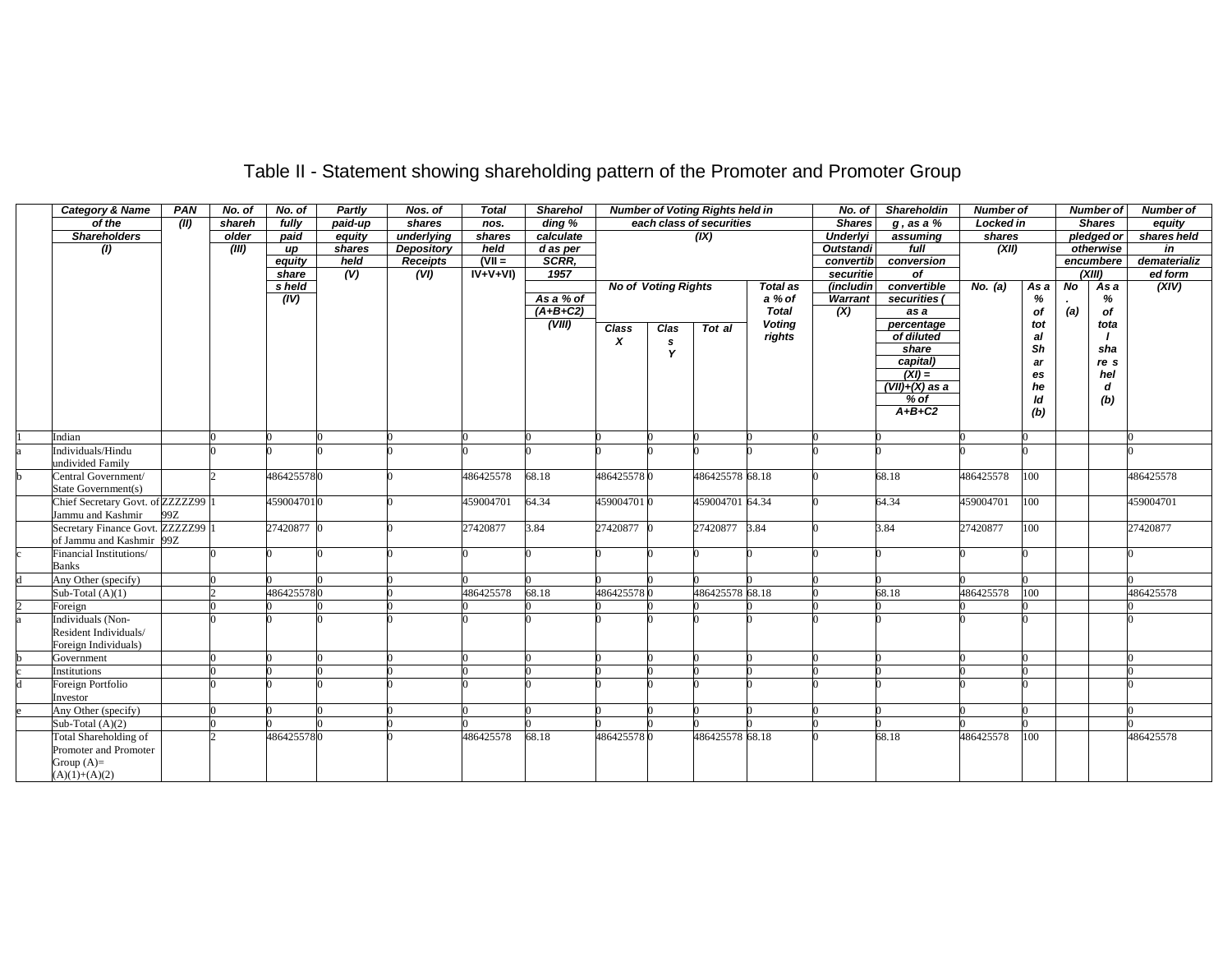### Table III - Statement showing shareholding pattern of the Public shareholder

| Category & Name of<br>the Shareholders<br>(1)                                            | PAN<br>(II) | Nos. of<br>shareh<br>older<br>(III) | No. of<br>fully<br>paid<br>иp<br>equity<br>share<br>s held | Partly<br>paid-up<br>equity<br>shares<br>held $(V)$ | Nos. of<br>shares<br>underlying<br>Depository<br><b>Receipts</b><br>(VI) | <b>Total</b><br>nos.<br>shares<br>held<br>$VII =$<br>$IV + V + VI$ | Sharehol<br>ding %<br>calculate<br>d as per<br>SCRR,<br>1957<br>As a % of |                           |                            | Number of Voting Rights held in each<br>class of securities<br>(IX) |                                              | No. of Shares<br><b>Underlying</b><br><b>Outstanding</b><br>convertible<br>securities<br>(including<br>Warrants) (X) | <b>Total</b><br>shareholdin g<br>, as a %<br>assuming full<br>conversion<br>of convertible<br>securities (as |            | Number of<br>Locked in<br>shares (XII) |                                    | <b>Number of</b><br><b>Shares</b><br>pledged or<br>otherwise<br>encumbered<br>(XIII) | <b>Number of</b><br>equity shares<br>held in<br>dematerializ<br>ed form (XIV) |
|------------------------------------------------------------------------------------------|-------------|-------------------------------------|------------------------------------------------------------|-----------------------------------------------------|--------------------------------------------------------------------------|--------------------------------------------------------------------|---------------------------------------------------------------------------|---------------------------|----------------------------|---------------------------------------------------------------------|----------------------------------------------|----------------------------------------------------------------------------------------------------------------------|--------------------------------------------------------------------------------------------------------------|------------|----------------------------------------|------------------------------------|--------------------------------------------------------------------------------------|-------------------------------------------------------------------------------|
|                                                                                          |             |                                     | (IV)                                                       |                                                     |                                                                          |                                                                    | $(A+B+C2)$<br><b>VIII</b>                                                 |                           | <b>No of Voting Rights</b> |                                                                     | <b>Total</b><br>as a<br>% of<br><b>Total</b> |                                                                                                                      | a percentage<br>of diluted<br>share capital)<br>(XI)                                                         | No.<br>(a) | As a<br>% of<br>total                  | No.<br>(No<br>t ap                 | As a<br>% of<br>total                                                                |                                                                               |
|                                                                                          |             |                                     |                                                            |                                                     |                                                                          |                                                                    |                                                                           | Class<br>$\boldsymbol{x}$ | Class<br>Y                 | Tot al                                                              | Votin<br>g<br>right<br>s                     |                                                                                                                      |                                                                                                              |            | Shar<br>es<br>held<br>(b)              | pli<br>ca<br>ble<br>$\cdot$<br>(a) | share<br>s held<br>(Not<br>applic<br>able)<br>(b)                                    |                                                                               |
| Institutions                                                                             |             |                                     |                                                            |                                                     |                                                                          |                                                                    |                                                                           |                           |                            |                                                                     |                                              |                                                                                                                      |                                                                                                              |            |                                        |                                    |                                                                                      |                                                                               |
| Mutual Funds/                                                                            |             |                                     | 19942770                                                   |                                                     |                                                                          | 9942770                                                            |                                                                           | 19942770                  |                            | 9942770                                                             | 28                                           |                                                                                                                      | 2.8                                                                                                          |            |                                        |                                    |                                                                                      | 9942770                                                                       |
| Venture Capital Funds                                                                    |             |                                     |                                                            |                                                     |                                                                          |                                                                    |                                                                           |                           |                            |                                                                     |                                              |                                                                                                                      |                                                                                                              |            |                                        |                                    |                                                                                      |                                                                               |
| <b>Alternate Investment Funds</b>                                                        |             |                                     |                                                            |                                                     |                                                                          |                                                                    |                                                                           |                           |                            |                                                                     |                                              |                                                                                                                      |                                                                                                              |            |                                        |                                    |                                                                                      |                                                                               |
| Foreign Venture Capital<br>Investors                                                     |             |                                     |                                                            |                                                     |                                                                          |                                                                    |                                                                           |                           |                            |                                                                     |                                              |                                                                                                                      |                                                                                                              |            |                                        |                                    |                                                                                      |                                                                               |
| Foreign Portfolio Investors                                                              |             | 88                                  | 74177685                                                   |                                                     |                                                                          | 74177685                                                           | 10.4                                                                      | 74177685                  |                            | 74177685                                                            | 10.4                                         |                                                                                                                      | 10.4                                                                                                         |            |                                        |                                    |                                                                                      | 74177685                                                                      |
| Financial Institutions/ Banks                                                            |             |                                     | 15757201                                                   |                                                     |                                                                          | 5757201                                                            | 2.21                                                                      | 15757201                  |                            | 5757201                                                             | 2.20                                         |                                                                                                                      | 2.20                                                                                                         |            |                                        |                                    |                                                                                      | 15757201                                                                      |
| nsurance Companies                                                                       |             |                                     |                                                            |                                                     |                                                                          |                                                                    |                                                                           |                           |                            |                                                                     |                                              |                                                                                                                      |                                                                                                              |            |                                        |                                    |                                                                                      |                                                                               |
| Provident Funds/ Pension<br>Funds                                                        |             |                                     |                                                            |                                                     |                                                                          |                                                                    |                                                                           |                           |                            |                                                                     |                                              |                                                                                                                      |                                                                                                              |            |                                        |                                    |                                                                                      |                                                                               |
| Any Other (specify)                                                                      |             |                                     |                                                            |                                                     |                                                                          |                                                                    |                                                                           |                           |                            |                                                                     |                                              |                                                                                                                      |                                                                                                              |            |                                        |                                    |                                                                                      |                                                                               |
| Sub-Total $(B)(1)$                                                                       |             | 98                                  | 109877656                                                  |                                                     |                                                                          | 09877656                                                           | 15.40                                                                     | 109877656                 |                            | 109877656                                                           | 15.41                                        |                                                                                                                      | 15.40                                                                                                        |            |                                        |                                    |                                                                                      | 109877656                                                                     |
| Central Government/ State<br>Government(s)/ President of<br>India                        |             |                                     |                                                            |                                                     |                                                                          |                                                                    |                                                                           |                           |                            |                                                                     |                                              |                                                                                                                      |                                                                                                              |            |                                        |                                    |                                                                                      |                                                                               |
| Sub-Total $(B)(2)$                                                                       |             | $\Omega$                            |                                                            | 0                                                   |                                                                          |                                                                    |                                                                           |                           |                            |                                                                     |                                              |                                                                                                                      |                                                                                                              |            |                                        |                                    |                                                                                      |                                                                               |
| Non-institutions                                                                         |             |                                     |                                                            |                                                     |                                                                          |                                                                    |                                                                           |                           |                            |                                                                     |                                              |                                                                                                                      |                                                                                                              |            |                                        |                                    |                                                                                      |                                                                               |
| Individuals -                                                                            |             | 98470                               | 96739651                                                   |                                                     |                                                                          | 96739651                                                           | 13.56                                                                     | 96739651                  |                            | 96739651                                                            | 13.56                                        |                                                                                                                      | 13.56                                                                                                        |            |                                        |                                    |                                                                                      | 83827565                                                                      |
| Individual shareholders<br>holding nominal share<br>capital up to Rs. 2 lakhs.           |             | 98461                               | 92376971                                                   |                                                     |                                                                          | 2376971                                                            | 12.95                                                                     | 92376971                  |                            | 92376971                                                            | 12.95                                        |                                                                                                                      | 12.95                                                                                                        |            |                                        |                                    |                                                                                      | 9464885                                                                       |
| Individual shareholders<br>holding nominal share<br>capital in excess of Rs. 2<br>lakhs. |             |                                     | 4362680                                                    |                                                     |                                                                          | 4362680                                                            | 0.61                                                                      | 362680                    |                            | 1362680                                                             | 0.61                                         |                                                                                                                      | 0.61                                                                                                         |            |                                        |                                    |                                                                                      | 1362680                                                                       |
| NBFCs registered with RBI                                                                |             |                                     | 1750                                                       |                                                     |                                                                          | 1750                                                               |                                                                           | 750                       |                            | 750                                                                 |                                              |                                                                                                                      |                                                                                                              |            |                                        |                                    |                                                                                      | 1750                                                                          |
| <b>Employee Trusts</b>                                                                   |             |                                     |                                                            |                                                     |                                                                          |                                                                    |                                                                           |                           |                            |                                                                     |                                              |                                                                                                                      |                                                                                                              |            |                                        |                                    |                                                                                      |                                                                               |
| Overseas Depositories<br>(holding DRs) (balancing<br>figure)                             |             |                                     |                                                            |                                                     |                                                                          |                                                                    |                                                                           |                           |                            |                                                                     |                                              |                                                                                                                      |                                                                                                              |            |                                        |                                    |                                                                                      |                                                                               |
| Any Other (specify)                                                                      |             | 2866                                | 20406303                                                   |                                                     |                                                                          | 20406303                                                           | 2.86                                                                      | 20406303                  |                            | 20406303                                                            | 2.86                                         |                                                                                                                      | 2.86                                                                                                         |            |                                        |                                    |                                                                                      | 20247363                                                                      |
| Trusts                                                                                   |             |                                     | 109266                                                     |                                                     |                                                                          | 109266                                                             | 0.02                                                                      | 109266                    |                            | 109266                                                              | 0.02                                         |                                                                                                                      | 0.02                                                                                                         |            |                                        |                                    |                                                                                      | 109266                                                                        |
| Other                                                                                    |             |                                     | 1055018                                                    |                                                     |                                                                          | 055018                                                             | 0.15                                                                      | 055018                    |                            | 055018                                                              | 0.15                                         |                                                                                                                      | 0.15                                                                                                         |            |                                        |                                    |                                                                                      | 1055018                                                                       |
| Non-Resident Indian (NRI)                                                                |             | 1339                                | 6167166                                                    |                                                     |                                                                          | 5167166                                                            | 0.86                                                                      | 6167166                   |                            | 5167166                                                             | 0.86                                         |                                                                                                                      | 0.86                                                                                                         |            |                                        |                                    |                                                                                      | 6157166                                                                       |
| Clearing member                                                                          |             | 93                                  | 1057240                                                    |                                                     |                                                                          | 1057240                                                            | 0.15                                                                      | 1057240                   |                            | 1057240                                                             | 0.15                                         |                                                                                                                      | 0.15                                                                                                         |            |                                        |                                    |                                                                                      | 1057240                                                                       |
| Other                                                                                    |             | 653                                 | 1683521                                                    |                                                     |                                                                          | 1683521                                                            | 0.24                                                                      | 1683521                   |                            | 683521                                                              | 0.24                                         |                                                                                                                      | 0.24                                                                                                         |            |                                        |                                    |                                                                                      | 1683521                                                                       |
| <b>Bodies Corporate</b>                                                                  |             | 765                                 | 9655990                                                    |                                                     |                                                                          | 9655990                                                            | 1.35                                                                      | 9655990                   |                            | 9655990                                                             | 1.35                                         |                                                                                                                      | 1.35                                                                                                         |            |                                        |                                    |                                                                                      | 9507050                                                                       |
| <b>IEPF</b>                                                                              |             |                                     | 678102                                                     |                                                     |                                                                          | 578102                                                             | 0.1                                                                       | 578102                    |                            | 578102                                                              | 0.1                                          |                                                                                                                      | 0.1                                                                                                          |            |                                        |                                    |                                                                                      | 678102                                                                        |
| Sub-Total $(B)(3)$                                                                       |             | 101337                              | 117147704                                                  |                                                     |                                                                          | 17147704                                                           | 16.42                                                                     | 17147704                  |                            | 17147704                                                            | 16.42                                        |                                                                                                                      | 16.42                                                                                                        |            |                                        |                                    |                                                                                      | 04076678                                                                      |
| <b>Total Public Shareholding</b><br>$(B)=(B)(1)+(B)(2)+(B)(3)$                           |             | 101435                              | 227025360                                                  |                                                     |                                                                          | 227025360                                                          | 31.82                                                                     | 227025360                 |                            | 227025360                                                           | 31.82                                        |                                                                                                                      | 31.82                                                                                                        |            |                                        |                                    |                                                                                      | 213954334                                                                     |